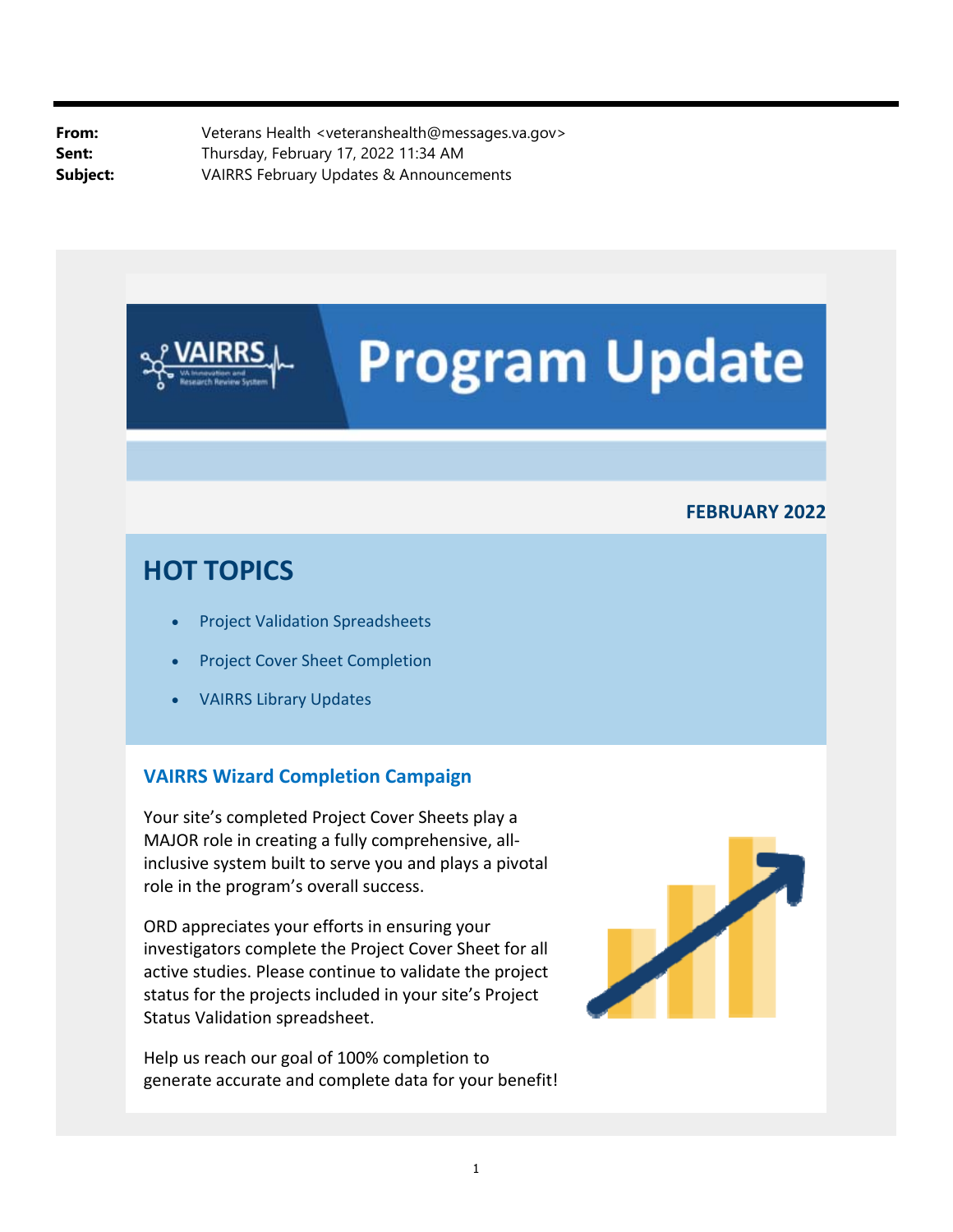# **IN FOCUS**

#### **VAIRRS Standard Library Updates**

- **The 2.1A Waiver of HIPAA has undergone a significant update.** With the IRB of Record/Privacy Board Name being a required component of the form, a field was added to the IRB/Privacy Board Reviewer section to capture this information. The updated form is available in the standard ORPP&E library and in the VAIRRS toolkit.
- **The Project Cover Sheet Wizard is currently undergoing modification to add additional guidance.** We are also updating the following sections:
	- o Project Personnel (to include fCOI response options)
	- o Addition of Research Topic Areas

#### **VAIRRS Site Discussions**



We are excited to announce that we have completed all 31 **Tier 2** site discussions!

This milestone marks 72 completed site discussions, including Tier 1 and Tier 2.

**Tier 3** site discussions are underway! We have 18 site discussions scheduled and 6 complete!

The goal of the site discussion is to improve the workflow for IRBNet at your VAMC. We aim to ensure that the IRBNet integration runs as smoothly as possible and look to address any concerns you may have during the call.

#### **TMS Integration Updates**

We appreciate your patience as we complete the final steps of TMS integration. All individuals on the VAIRRS Administrators listserv will be notified when the integration is complete.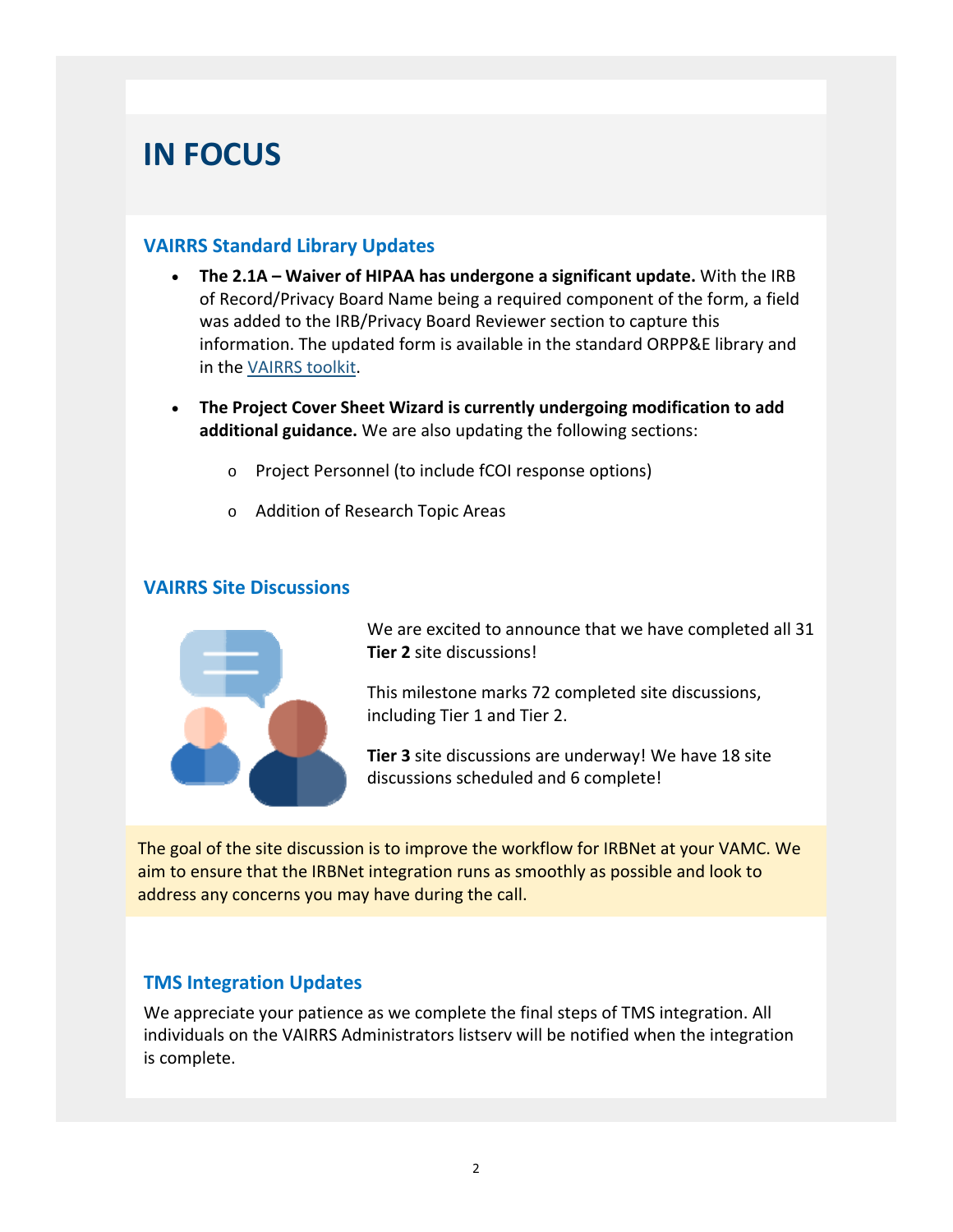#### **Dashboard Focus Groups**

We are currently undergoing additional updates to the Field‐Level Dashboard. The 2<sup>nd</sup> iteration of the dashboard was demonstrated to the field focus group on February 1, 2022, hosting over 78 participants. We are moving forward to the 3<sup>rd</sup> iteration of development, aiming to complete all updates and changes by March 22, 2022. **Please continue to send us your feedback!**

#### **VAIRRS Monthly Webinar**

**Topic:** Central IRB Continuing Review ‐ Best Practices

**Date:** Tuesday, February 22, 2022

**Time:** 2:00 ‐ 3:00 PM (EDT)

 **Lead Presenter:** Mary Eckart, *VA Central IRB Manager*

**Target Audience:** Investigator and study team members and research office staff

**Webinar registration:** Click here to register



The training notification was sent to the VAIRRS Administrators listserv. Please let us know if you did not receive the training notification or if you would like to be added to the listserv.

#### **VAIRRS Data Dictionary**

The working copy of the VAIRRS Data Dictionary has been posted in the VAIRRS Toolkit for your review. Currently, the dictionary includes definitions for Board Action and Project Status options. We encourage you to add your contributions to the working document.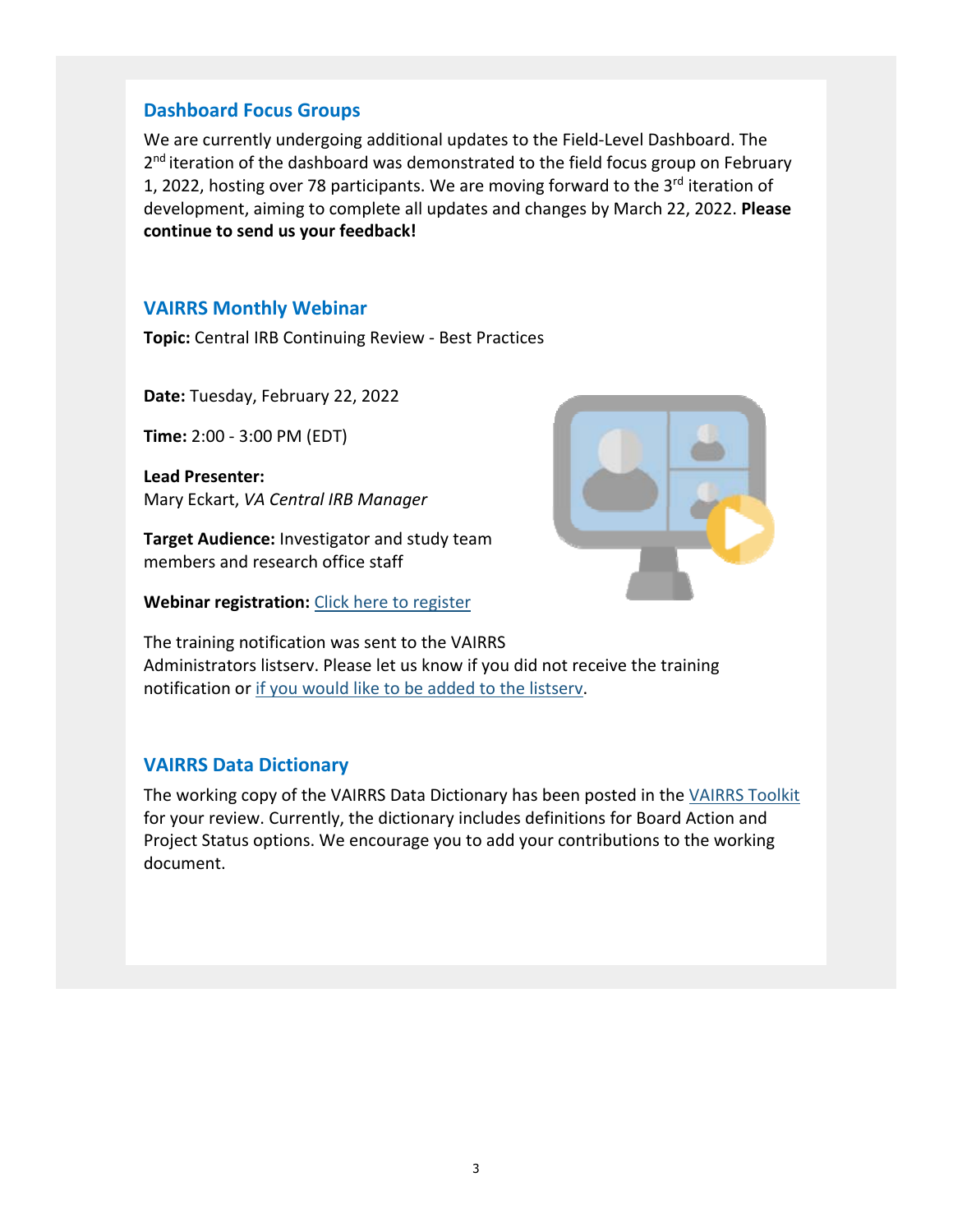

**Reminder:** All Committee Administrators should be included in the VAIRRS Administrators distribution group. Email [VAIRRS@va.gov](mailto:VAIRRS@va.gov) to let us know if anyone at your site should be added to the distribution group.

## **UPCOMING VAIRRS NEWSLETTER**

#### **MARCH TOPICS**

- VAIRRS March Webinar
- COI and RCO Workspaces Update
- VAIRRS SharePoint Reorganization
- March VAIRRS Ambassador

Thank you, *VAIRRS Program Team*

*VAIRRS WEBSITE: <https://www.research.va.gov/programs/orppe/vairrs/default.cfm>*

 *VAIRRS SharePoint: <https://dvagov.sharepoint.com/sites/VHAORPPE/VAIRRS>*

 *ORD Policy and Guidance FAQs: [https://www.research.va.gov/resources/policies/faq‐search.cfm](https://www.research.va.gov/resources/policies/faq-search.cfm)*

**Keep updated & let us know how we're doing.** 



forward? Sign Up to receive updates from Veterans Health. Having questions or problems? Please You have received this message because you are subscribed to Veterans Health. Access your Subscriber Preferences to make changes to your subscription or Unsubscribe. Get this as a visit Subscriber Help for assistance.